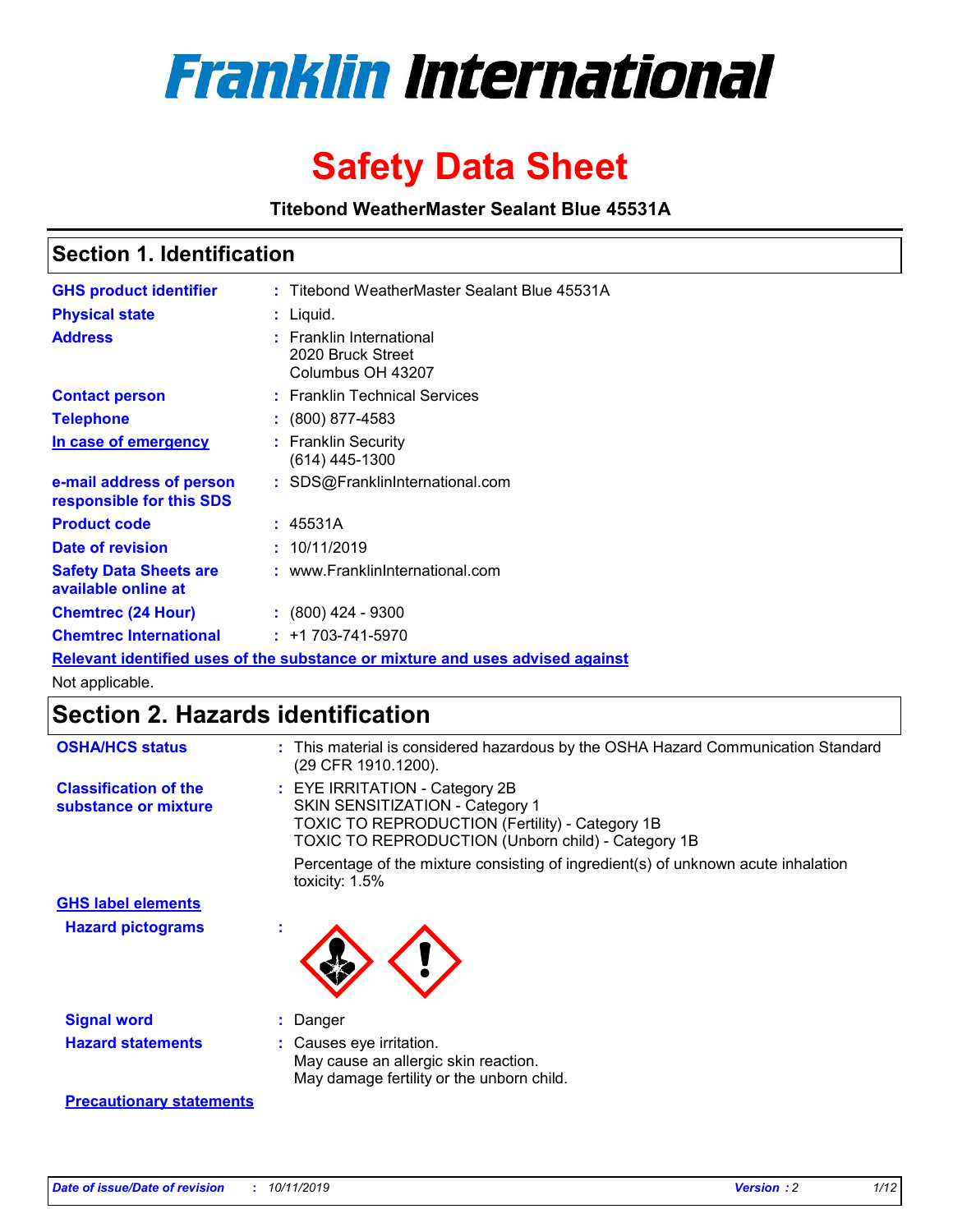### **Section 2. Hazards identification**

| <b>Prevention</b>                          | : Obtain special instructions before use. Do not handle until all safety precautions have<br>been read and understood. Wear protective gloves. Wear eye or face protection.<br>Wear protective clothing. Avoid breathing vapor. Wash hands thoroughly after handling.<br>Contaminated work clothing must not be allowed out of the workplace.                                                        |
|--------------------------------------------|------------------------------------------------------------------------------------------------------------------------------------------------------------------------------------------------------------------------------------------------------------------------------------------------------------------------------------------------------------------------------------------------------|
| <b>Response</b>                            | : IF exposed or concerned: Get medical attention. IF ON SKIN: Wash with plenty of<br>soap and water. Wash contaminated clothing before reuse. If skin irritation or rash<br>occurs: Get medical attention. IF IN EYES: Rinse cautiously with water for several<br>minutes. Remove contact lenses, if present and easy to do. Continue rinsing. If eye<br>irritation persists: Get medical attention. |
| <b>Storage</b>                             | : Store locked up.                                                                                                                                                                                                                                                                                                                                                                                   |
| <b>Disposal</b>                            | : Dispose of contents and container in accordance with all local, regional, national and<br>international regulations.                                                                                                                                                                                                                                                                               |
| <b>Hazards not otherwise</b><br>classified | : Product generates methanol during cure.                                                                                                                                                                                                                                                                                                                                                            |
|                                            |                                                                                                                                                                                                                                                                                                                                                                                                      |

## **Section 3. Composition/information on ingredients**

| <b>Substance/mixture</b><br>Mixture                  |                   |                     |
|------------------------------------------------------|-------------------|---------------------|
| <b>Ingredient name</b>                               | $\frac{9}{6}$     | <b>CAS number</b>   |
| 3-aminopropyltriethoxysilane<br>Dibutyltin dilaurate | l≤3<br>$\leq 0.3$ | 919-30-2<br>77-58-7 |

Any concentration shown as a range is to protect confidentiality or is due to batch variation.

**There are no additional ingredients present which, within the current knowledge of the supplier and in the concentrations applicable, are classified as hazardous to health or the environment and hence require reporting in this section.**

**Occupational exposure limits, if available, are listed in Section 8.**

## **Section 4. First aid measures**

| <b>Description of necessary first aid measures</b> |                                                                                                                                                                                                                                                                                                                                                                                                                                                                                                                                                                                                                                                                                                                                                                           |  |  |  |
|----------------------------------------------------|---------------------------------------------------------------------------------------------------------------------------------------------------------------------------------------------------------------------------------------------------------------------------------------------------------------------------------------------------------------------------------------------------------------------------------------------------------------------------------------------------------------------------------------------------------------------------------------------------------------------------------------------------------------------------------------------------------------------------------------------------------------------------|--|--|--|
| <b>Eye contact</b>                                 | : Immediately flush eyes with plenty of water, occasionally lifting the upper and lower<br>eyelids. Check for and remove any contact lenses. Continue to rinse for at least 10<br>minutes. If irritation persists, get medical attention.                                                                                                                                                                                                                                                                                                                                                                                                                                                                                                                                 |  |  |  |
| <b>Inhalation</b>                                  | : Remove victim to fresh air and keep at rest in a position comfortable for breathing. If<br>not breathing, if breathing is irregular or if respiratory arrest occurs, provide artificial<br>respiration or oxygen by trained personnel. It may be dangerous to the person providing<br>aid to give mouth-to-mouth resuscitation. Get medical attention. If unconscious, place<br>in recovery position and get medical attention immediately. Maintain an open airway.<br>Loosen tight clothing such as a collar, tie, belt or waistband. In case of inhalation of<br>decomposition products in a fire, symptoms may be delayed. The exposed person may<br>need to be kept under medical surveillance for 48 hours.                                                       |  |  |  |
| <b>Skin contact</b>                                | : Wash with plenty of soap and water. Remove contaminated clothing and shoes. Wash<br>contaminated clothing thoroughly with water before removing it, or wear gloves.<br>Continue to rinse for at least 10 minutes. Get medical attention. In the event of any<br>complaints or symptoms, avoid further exposure. Wash clothing before reuse. Clean<br>shoes thoroughly before reuse.                                                                                                                                                                                                                                                                                                                                                                                     |  |  |  |
| <b>Ingestion</b>                                   | : Wash out mouth with water. Remove dentures if any. Remove victim to fresh air and<br>keep at rest in a position comfortable for breathing. If material has been swallowed and<br>the exposed person is conscious, give small quantities of water to drink. Stop if the<br>exposed person feels sick as vomiting may be dangerous. Do not induce vomiting<br>unless directed to do so by medical personnel. If vomiting occurs, the head should be<br>kept low so that vomit does not enter the lungs. Get medical attention. Never give<br>anything by mouth to an unconscious person. If unconscious, place in recovery position<br>and get medical attention immediately. Maintain an open airway. Loosen tight clothing<br>such as a collar, tie, belt or waistband. |  |  |  |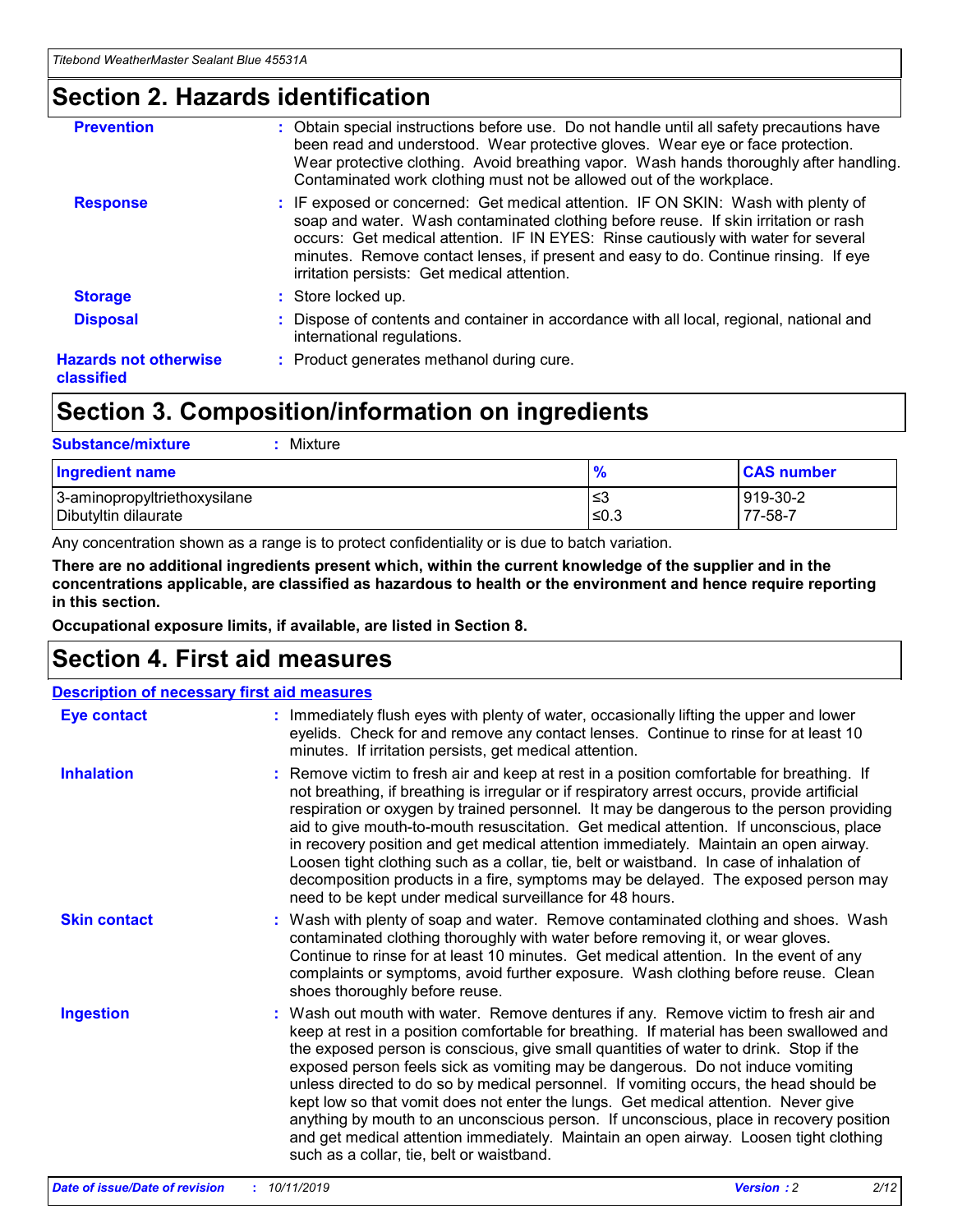## **Section 4. First aid measures**

| Most important symptoms/effects, acute and delayed |  |                                                                                                                                                                                                                                                                                                                                                                                                                 |  |  |
|----------------------------------------------------|--|-----------------------------------------------------------------------------------------------------------------------------------------------------------------------------------------------------------------------------------------------------------------------------------------------------------------------------------------------------------------------------------------------------------------|--|--|
| <b>Potential acute health effects</b>              |  |                                                                                                                                                                                                                                                                                                                                                                                                                 |  |  |
| <b>Eye contact</b>                                 |  | : May cause eye irritation.                                                                                                                                                                                                                                                                                                                                                                                     |  |  |
| <b>Inhalation</b>                                  |  | : No known significant effects or critical hazards.                                                                                                                                                                                                                                                                                                                                                             |  |  |
| <b>Skin contact</b>                                |  | : May cause skin irritation.                                                                                                                                                                                                                                                                                                                                                                                    |  |  |
| <b>Ingestion</b>                                   |  | : No known significant effects or critical hazards.                                                                                                                                                                                                                                                                                                                                                             |  |  |
| Over-exposure signs/symptoms                       |  |                                                                                                                                                                                                                                                                                                                                                                                                                 |  |  |
| <b>Eye contact</b>                                 |  | : Adverse symptoms may include the following:<br>irritation<br>watering<br>redness                                                                                                                                                                                                                                                                                                                              |  |  |
| <b>Inhalation</b>                                  |  | : Adverse symptoms may include the following:<br>reduced fetal weight<br>increase in fetal deaths<br>skeletal malformations                                                                                                                                                                                                                                                                                     |  |  |
| <b>Skin contact</b>                                |  | : Adverse symptoms may include the following:<br>irritation<br>redness<br>reduced fetal weight<br>increase in fetal deaths<br>skeletal malformations                                                                                                                                                                                                                                                            |  |  |
| <b>Ingestion</b>                                   |  | : Adverse symptoms may include the following:<br>reduced fetal weight<br>increase in fetal deaths<br>skeletal malformations                                                                                                                                                                                                                                                                                     |  |  |
|                                                    |  | <b>Indication of immediate medical attention and special treatment needed, if necessary</b>                                                                                                                                                                                                                                                                                                                     |  |  |
| <b>Notes to physician</b>                          |  | : In case of inhalation of decomposition products in a fire, symptoms may be delayed.<br>The exposed person may need to be kept under medical surveillance for 48 hours.                                                                                                                                                                                                                                        |  |  |
| <b>Specific treatments</b>                         |  | : No specific treatment.                                                                                                                                                                                                                                                                                                                                                                                        |  |  |
| <b>Protection of first-aiders</b>                  |  | : No action shall be taken involving any personal risk or without suitable training. If it is<br>suspected that fumes are still present, the rescuer should wear an appropriate mask or<br>self-contained breathing apparatus. It may be dangerous to the person providing aid to<br>give mouth-to-mouth resuscitation. Wash contaminated clothing thoroughly with water<br>before removing it, or wear gloves. |  |  |

**See toxicological information (Section 11)**

### **Section 5. Fire-fighting measures**

| <b>Extinguishing media</b>                             |                                                                                                                                                                                                     |
|--------------------------------------------------------|-----------------------------------------------------------------------------------------------------------------------------------------------------------------------------------------------------|
| <b>Suitable extinguishing</b><br>media                 | : Use an extinguishing agent suitable for the surrounding fire.                                                                                                                                     |
| <b>Unsuitable extinguishing</b><br>media               | : None known.                                                                                                                                                                                       |
| <b>Specific hazards arising</b><br>from the chemical   | : In a fire or if heated, a pressure increase will occur and the container may burst.                                                                                                               |
| <b>Hazardous thermal</b><br>decomposition products     | : Decomposition products may include the following materials:<br>carbon dioxide<br>carbon monoxide<br>nitrogen oxides<br>metal oxide/oxides                                                         |
| <b>Special protective actions</b><br>for fire-fighters | : Promptly isolate the scene by removing all persons from the vicinity of the incident if<br>there is a fire. No action shall be taken involving any personal risk or without suitable<br>training. |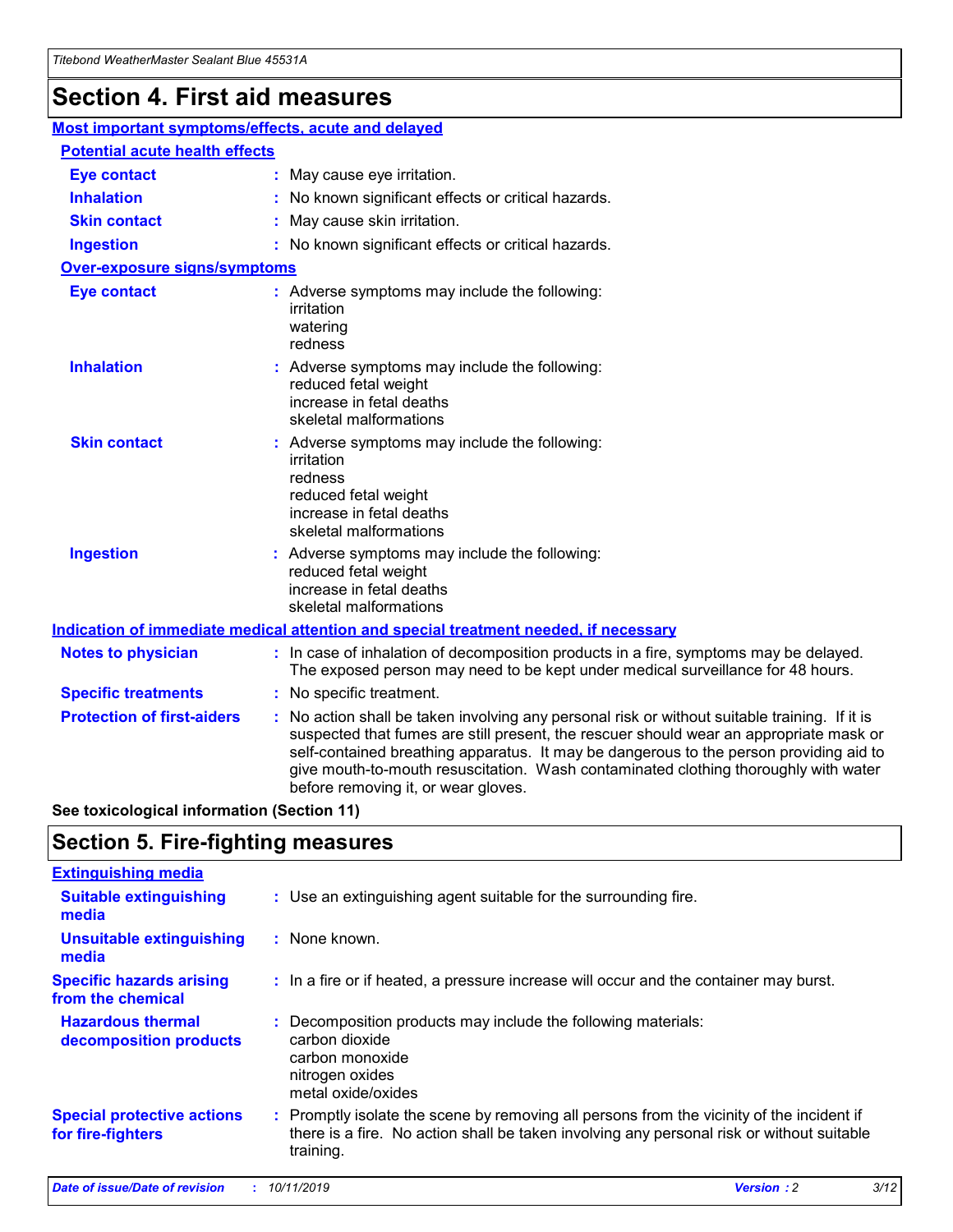#### **Section 5. Fire-fighting measures**

**Special protective equipment for fire-fighters** Fire-fighters should wear appropriate protective equipment and self-contained breathing **:** apparatus (SCBA) with a full face-piece operated in positive pressure mode.

#### **Section 6. Accidental release measures**

#### **Personal precautions, protective equipment and emergency procedures**

| For non-emergency<br>personnel                               | : No action shall be taken involving any personal risk or without suitable training.<br>Evacuate surrounding areas. Keep unnecessary and unprotected personnel from<br>entering. Do not touch or walk through spilled material. Avoid breathing vapor or mist.<br>Provide adequate ventilation. Wear appropriate respirator when ventilation is<br>inadequate. Put on appropriate personal protective equipment.                                                                                                                                                                                                                                                                                             |
|--------------------------------------------------------------|--------------------------------------------------------------------------------------------------------------------------------------------------------------------------------------------------------------------------------------------------------------------------------------------------------------------------------------------------------------------------------------------------------------------------------------------------------------------------------------------------------------------------------------------------------------------------------------------------------------------------------------------------------------------------------------------------------------|
|                                                              | For emergency responders : If specialized clothing is required to deal with the spillage, take note of any information in<br>Section 8 on suitable and unsuitable materials. See also the information in "For non-<br>emergency personnel".                                                                                                                                                                                                                                                                                                                                                                                                                                                                  |
| <b>Environmental precautions</b>                             | : Avoid dispersal of spilled material and runoff and contact with soil, waterways, drains<br>and sewers. Inform the relevant authorities if the product has caused environmental<br>pollution (sewers, waterways, soil or air).                                                                                                                                                                                                                                                                                                                                                                                                                                                                              |
| <b>Methods and materials for containment and cleaning up</b> |                                                                                                                                                                                                                                                                                                                                                                                                                                                                                                                                                                                                                                                                                                              |
| <b>Small spill</b>                                           | : Stop leak if without risk. Move containers from spill area. Dilute with water and mop up<br>if water-soluble. Alternatively, or if water-insoluble, absorb with an inert dry material and<br>place in an appropriate waste disposal container. Dispose of via a licensed waste<br>disposal contractor.                                                                                                                                                                                                                                                                                                                                                                                                     |
| <b>Large spill</b>                                           | : Stop leak if without risk. Move containers from spill area. Approach release from<br>upwind. Prevent entry into sewers, water courses, basements or confined areas. Wash<br>spillages into an effluent treatment plant or proceed as follows. Contain and collect<br>spillage with non-combustible, absorbent material e.g. sand, earth, vermiculite or<br>diatomaceous earth and place in container for disposal according to local regulations<br>(see Section 13). Dispose of via a licensed waste disposal contractor. Contaminated<br>absorbent material may pose the same hazard as the spilled product. Note: see<br>Section 1 for emergency contact information and Section 13 for waste disposal. |

## **Section 7. Handling and storage**

| <b>Precautions for safe handling</b>                                             |                                                                                                                                                                                                                                                                                                                                                                                                                                                                                                                                                                                                                                                                                                                                                                                                                                                  |
|----------------------------------------------------------------------------------|--------------------------------------------------------------------------------------------------------------------------------------------------------------------------------------------------------------------------------------------------------------------------------------------------------------------------------------------------------------------------------------------------------------------------------------------------------------------------------------------------------------------------------------------------------------------------------------------------------------------------------------------------------------------------------------------------------------------------------------------------------------------------------------------------------------------------------------------------|
| <b>Protective measures</b>                                                       | : Put on appropriate personal protective equipment (see Section 8). Persons with a<br>history of skin sensitization problems should not be employed in any process in which<br>this product is used. Avoid exposure - obtain special instructions before use. Avoid<br>exposure during pregnancy. Do not handle until all safety precautions have been read<br>and understood. Do not get in eyes or on skin or clothing. Do not ingest. Avoid<br>breathing vapor or mist. If during normal use the material presents a respiratory hazard,<br>use only with adequate ventilation or wear appropriate respirator. Keep in the original<br>container or an approved alternative made from a compatible material, kept tightly<br>closed when not in use. Empty containers retain product residue and can be hazardous.<br>Do not reuse container. |
| <b>Advice on general</b><br>occupational hygiene                                 | : Eating, drinking and smoking should be prohibited in areas where this material is<br>handled, stored and processed. Workers should wash hands and face before eating,<br>drinking and smoking. Remove contaminated clothing and protective equipment before<br>entering eating areas. See also Section 8 for additional information on hygiene<br>measures.                                                                                                                                                                                                                                                                                                                                                                                                                                                                                    |
| <b>Conditions for safe storage,</b><br>including any<br><b>incompatibilities</b> | Store between the following temperatures: 0 to 120 $\degree$ C (32 to 248 $\degree$ F). Store in<br>accordance with local regulations. Store in original container protected from direct<br>sunlight in a dry, cool and well-ventilated area, away from incompatible materials (see<br>Section 10) and food and drink. Store locked up. Keep container tightly closed and<br>sealed until ready for use. Containers that have been opened must be carefully<br>resealed and kept upright to prevent leakage. Do not store in unlabeled containers.<br>Use appropriate containment to avoid environmental contamination. See Section 10 for<br>incompatible materials before handling or use.                                                                                                                                                     |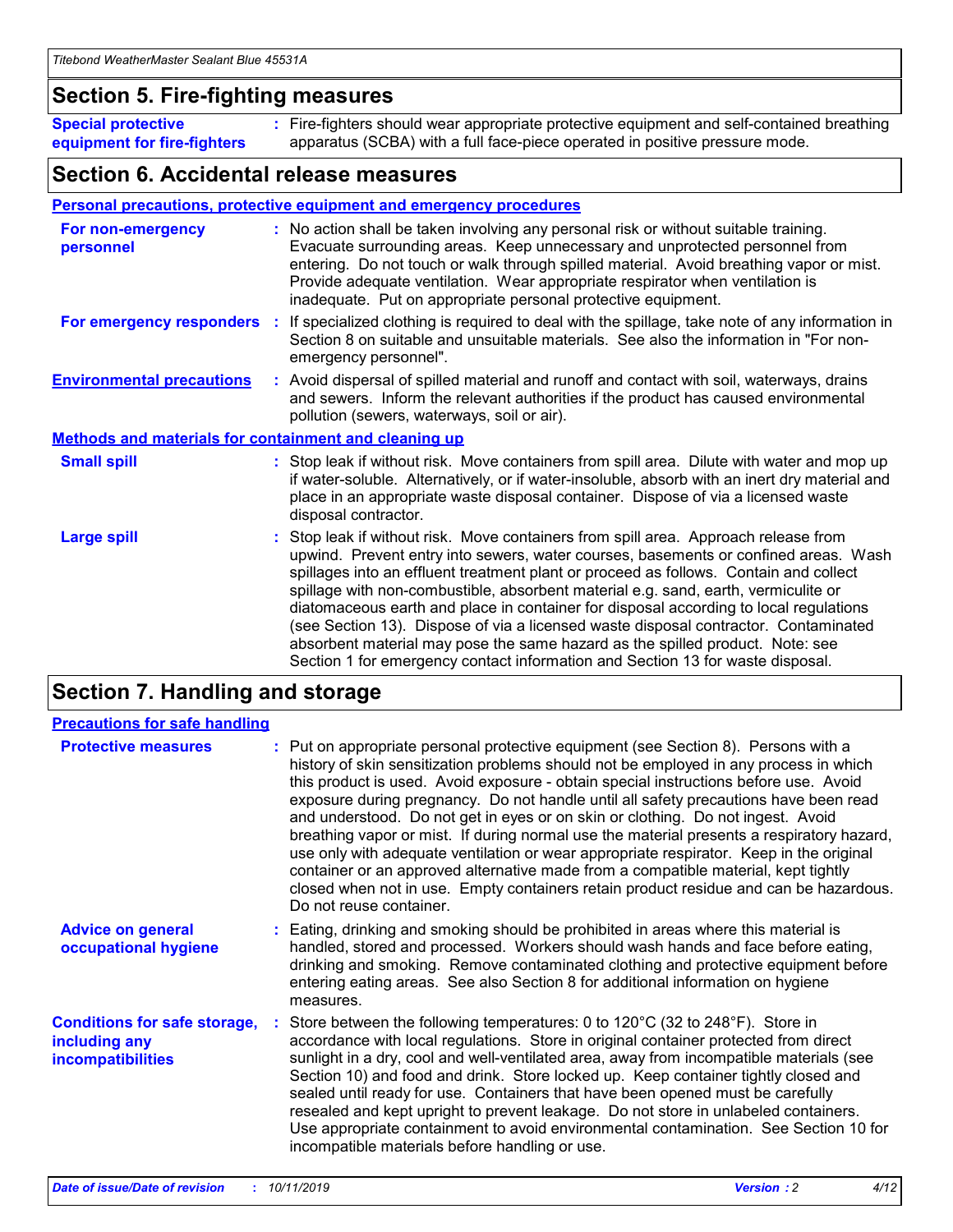## **Section 8. Exposure controls/personal protection**

#### **Control parameters**

#### **Occupational exposure limits**

| <b>Ingredient name</b>                               |    |                                          | <b>Exposure limits</b>                                                                                                                                                                                                                                                                                                                                                                                                                                                                                                                                                                                                 |
|------------------------------------------------------|----|------------------------------------------|------------------------------------------------------------------------------------------------------------------------------------------------------------------------------------------------------------------------------------------------------------------------------------------------------------------------------------------------------------------------------------------------------------------------------------------------------------------------------------------------------------------------------------------------------------------------------------------------------------------------|
| 3-aminopropyltriethoxysilane<br>Dibutyltin dilaurate |    |                                          | None.<br>ACGIH TLV (United States, 3/2019). Absorbed through skin.<br>Notes: as Sn<br>TWA: 0.1 mg/m <sup>3</sup> , (as Sn) 8 hours.<br>STEL: 0.2 mg/m <sup>3</sup> , (as Sn) 15 minutes.<br>NIOSH REL (United States, 10/2016). Absorbed through skin.<br>Notes: as Sn<br>TWA: 0.1 mg/m <sup>3</sup> , (as Sn) 10 hours.<br>OSHA PEL (United States, 5/2018). Notes: as Sn<br>TWA: $0.1 \text{ mg/m}^3$ , (as Sn) 8 hours.<br>OSHA PEL 1989 (United States, 3/1989). Absorbed through skin.<br>Notes: measured as Sn<br>TWA: 0.1 mg/m <sup>3</sup> , (measured as Sn) 8 hours. Form: Organic                           |
| <b>Appropriate engineering</b><br>controls           |    |                                          | : If user operations generate dust, fumes, gas, vapor or mist, use process enclosures,<br>local exhaust ventilation or other engineering controls to keep worker exposure to<br>airborne contaminants below any recommended or statutory limits.                                                                                                                                                                                                                                                                                                                                                                       |
| <b>Environmental exposure</b><br><b>controls</b>     |    |                                          | Emissions from ventilation or work process equipment should be checked to ensure<br>they comply with the requirements of environmental protection legislation. In some<br>cases, fume scrubbers, filters or engineering modifications to the process equipment<br>will be necessary to reduce emissions to acceptable levels.                                                                                                                                                                                                                                                                                          |
| <b>Individual protection measures</b>                |    |                                          |                                                                                                                                                                                                                                                                                                                                                                                                                                                                                                                                                                                                                        |
| <b>Hygiene measures</b>                              |    |                                          | : Wash hands, forearms and face thoroughly after handling chemical products, before<br>eating, smoking and using the lavatory and at the end of the working period.<br>Appropriate techniques should be used to remove potentially contaminated clothing.<br>Contaminated work clothing should not be allowed out of the workplace. Wash<br>contaminated clothing before reusing. Ensure that eyewash stations and safety<br>showers are close to the workstation location.                                                                                                                                            |
| <b>Eye/face protection</b>                           |    |                                          | : Safety eyewear complying with an approved standard should be used when a risk<br>assessment indicates this is necessary to avoid exposure to liquid splashes, mists,<br>gases or dusts. If contact is possible, the following protection should be worn, unless<br>the assessment indicates a higher degree of protection: chemical splash goggles.                                                                                                                                                                                                                                                                  |
| <b>Skin protection</b>                               |    |                                          |                                                                                                                                                                                                                                                                                                                                                                                                                                                                                                                                                                                                                        |
| <b>Hand protection</b>                               |    |                                          | : Chemical-resistant, impervious gloves complying with an approved standard should be<br>worn at all times when handling chemical products if a risk assessment indicates this is<br>necessary. Considering the parameters specified by the glove manufacturer, check<br>during use that the gloves are still retaining their protective properties. It should be<br>noted that the time to breakthrough for any glove material may be different for different<br>glove manufacturers. In the case of mixtures, consisting of several substances, the<br>protection time of the gloves cannot be accurately estimated. |
| <b>Body protection</b>                               |    | handling this product.                   | Personal protective equipment for the body should be selected based on the task being<br>performed and the risks involved and should be approved by a specialist before                                                                                                                                                                                                                                                                                                                                                                                                                                                |
| <b>Other skin protection</b>                         |    | specialist before handling this product. | : Appropriate footwear and any additional skin protection measures should be selected<br>based on the task being performed and the risks involved and should be approved by a                                                                                                                                                                                                                                                                                                                                                                                                                                          |
| <b>Respiratory protection</b>                        | ÷. | aspects of use.                          | Based on the hazard and potential for exposure, select a respirator that meets the<br>appropriate standard or certification. Respirators must be used according to a<br>respiratory protection program to ensure proper fitting, training, and other important                                                                                                                                                                                                                                                                                                                                                         |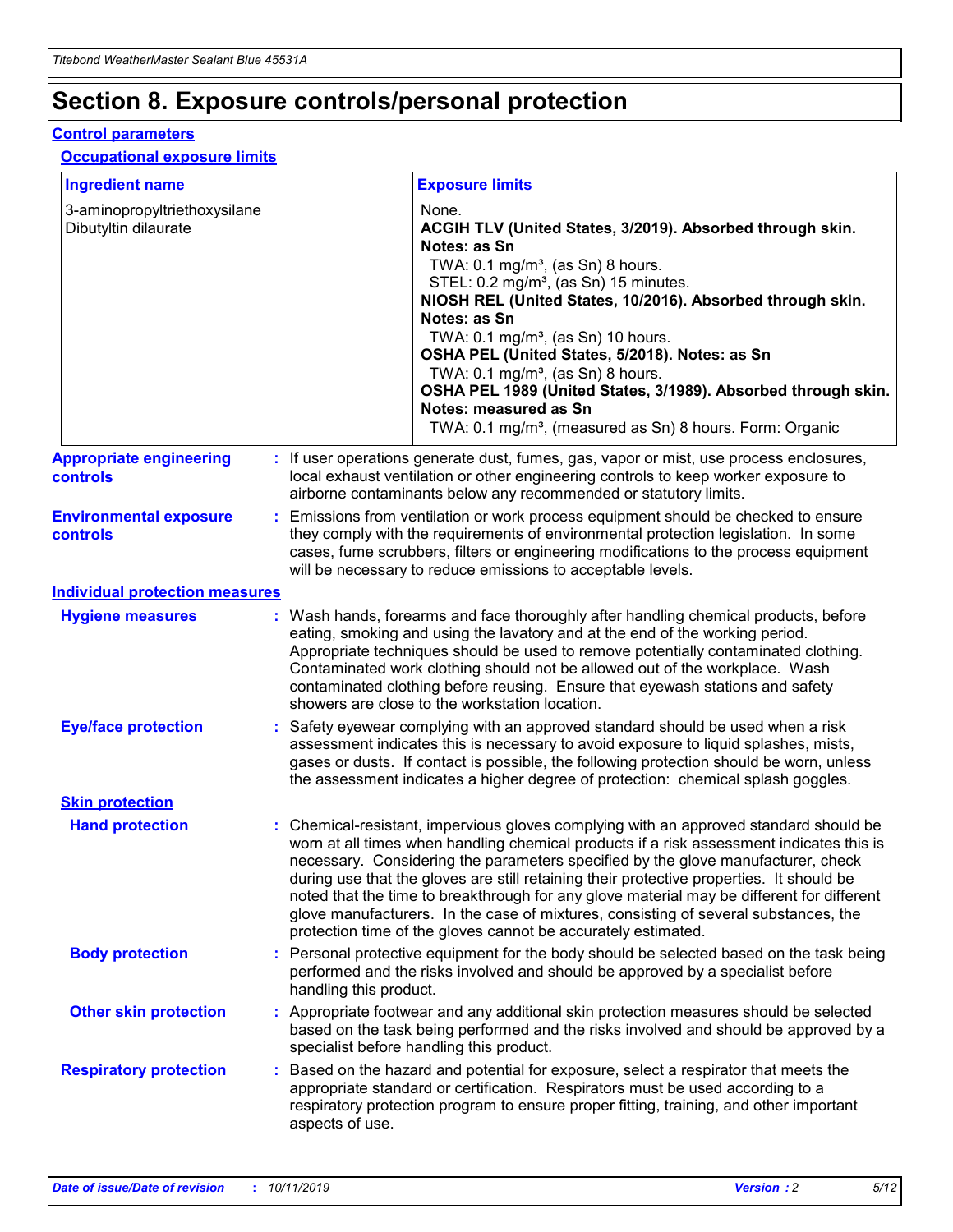### **Section 9. Physical and chemical properties**

#### **Appearance**

| <b>Physical state</b>                             | : Liquid. [Paste.]                                              |
|---------------------------------------------------|-----------------------------------------------------------------|
| Color                                             | $:$ Blue.                                                       |
| Odor                                              | : None [Slight]                                                 |
| <b>Odor threshold</b>                             | $:$ Not available.                                              |
| рH                                                | : Not applicable.                                               |
| <b>Melting point</b>                              | : Not available.                                                |
| <b>Boiling point</b>                              | : >100°C (>212°F)                                               |
| <b>Flash point</b>                                | : Closed cup: >200°C (>392°F) [Setaflash.]                      |
| <b>Evaporation rate</b>                           | $:$ <1 (butyl acetate = 1)                                      |
| <b>Flammability (solid, gas)</b>                  | : Not available.                                                |
| Lower and upper explosive<br>(flammable) limits   | $:$ Not available.                                              |
| <b>VOC (less water, less</b><br>exempt solvents)  | : 0 g/l                                                         |
| <b>Volatility</b>                                 | $: 0\%$ (w/w)                                                   |
| <b>Vapor density</b>                              | : Not available.                                                |
| <b>Relative density</b>                           | : 1.4329                                                        |
| <b>Solubility</b>                                 | Insoluble in the following materials: cold water and hot water. |
| <b>Solubility in water</b>                        | : Not available.                                                |
| <b>Partition coefficient: n-</b><br>octanol/water | $:$ Not available.                                              |
| <b>Auto-ignition temperature</b>                  | : Not available.                                                |
|                                                   |                                                                 |
| <b>Decomposition temperature</b>                  | : Not available.                                                |

## **Section 10. Stability and reactivity**

| <b>Reactivity</b>                            |    | : No specific test data related to reactivity available for this product or its ingredients.            |
|----------------------------------------------|----|---------------------------------------------------------------------------------------------------------|
| <b>Chemical stability</b>                    |    | : The product is stable.                                                                                |
| <b>Possibility of hazardous</b><br>reactions |    | : Under normal conditions of storage and use, hazardous reactions will not occur.                       |
| <b>Conditions to avoid</b>                   |    | : No specific data.                                                                                     |
| <b>Incompatible materials</b>                | ٠. | No specific data.                                                                                       |
| <b>Hazardous decomposition</b><br>products   | ÷. | Under normal conditions of storage and use, hazardous decomposition products should<br>not be produced. |

## **Section 11. Toxicological information**

#### **Information on toxicological effects**

#### **Acute toxicity**

| <b>Product/ingredient name</b> | <b>Result</b>           | <b>Species</b> | <b>Dose</b>                | <b>Exposure</b> |
|--------------------------------|-------------------------|----------------|----------------------------|-----------------|
| 3-aminopropyltriethoxysilane   | <b>ILD50 Dermal</b>     | Rabbit         | 4.29 g/kg                  |                 |
| Dibutyltin dilaurate           | ILD50 Oral<br>LD50 Oral | Rat<br>Rat     | $1.57$ g/kg<br>175 $mg/kg$ |                 |
|                                |                         |                |                            |                 |

**Irritation/Corrosion**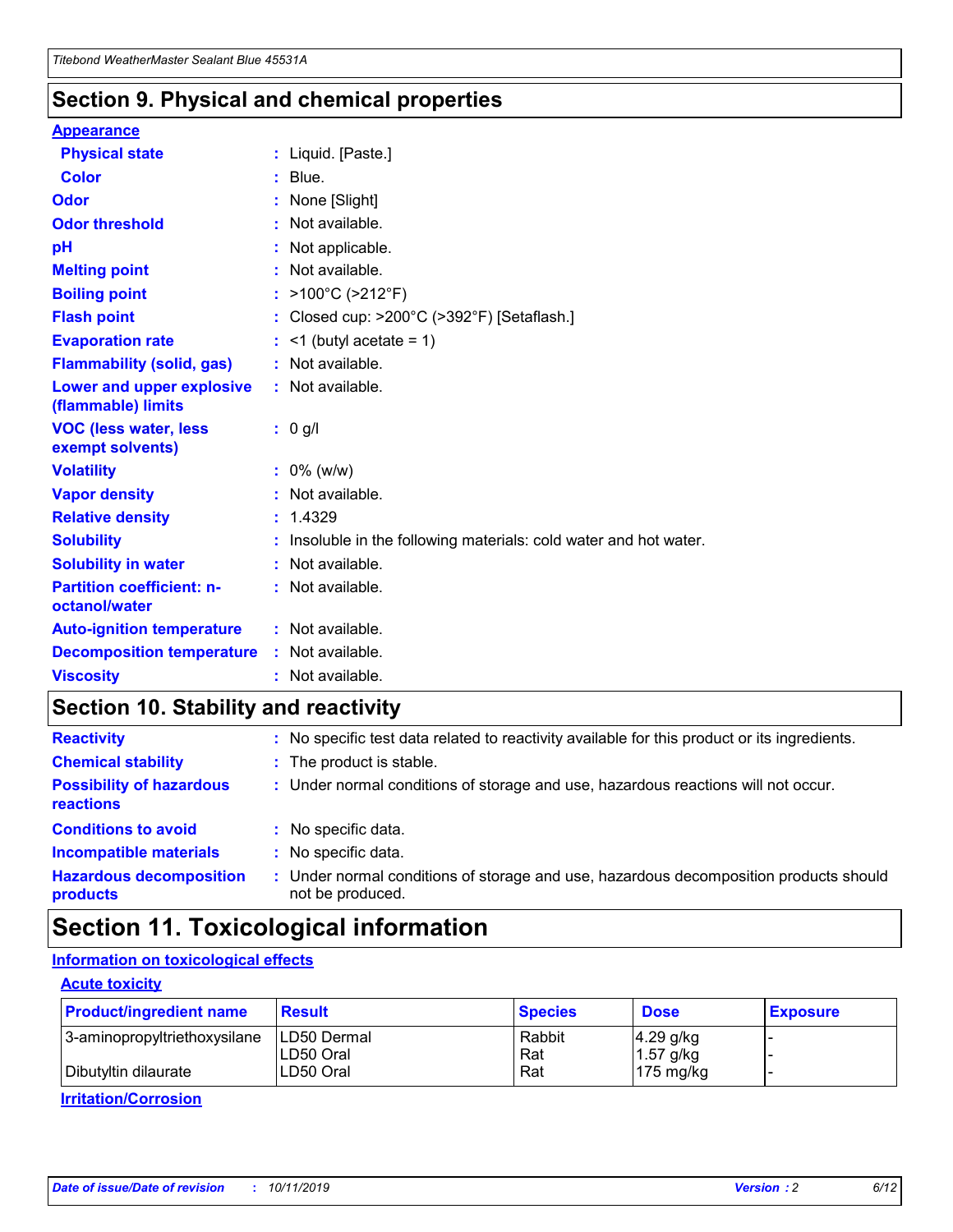## **Section 11. Toxicological information**

| <b>Product/ingredient name</b> | <b>Result</b>                 | <b>Species</b> | <b>Score</b> | <b>Exposure</b>    | <b>Observation</b> |
|--------------------------------|-------------------------------|----------------|--------------|--------------------|--------------------|
| 3-aminopropyltriethoxysilane   | Eyes - Mild irritant          | Rabbit         |              | $100$ mg           |                    |
|                                | Eyes - Severe irritant        | Rabbit         |              | 24 hours 750       |                    |
|                                |                               |                |              | ug                 |                    |
|                                | <b>Skin - Severe irritant</b> | Rabbit         |              | 24 hours 5         | ٠                  |
| Dibutyltin dilaurate           | Eyes - Moderate irritant      | Rabbit         |              | mq<br>24 hours 100 |                    |
|                                |                               |                |              | mg                 |                    |
|                                | Skin - Severe irritant        | Rabbit         |              | 500 mg             |                    |

#### **Sensitization**

Not available.

#### **Mutagenicity**

Not available.

#### **Carcinogenicity**

Not available.

#### **Reproductive toxicity**

Not available.

#### **Teratogenicity**

Not available.

#### **Specific target organ toxicity (single exposure)**

Not available.

#### **Specific target organ toxicity (repeated exposure)**

| <b>Name</b>                                                                         |                                                                            | <b>Category</b>                                     | <b>Route of</b><br>exposure | <b>Target organs</b> |
|-------------------------------------------------------------------------------------|----------------------------------------------------------------------------|-----------------------------------------------------|-----------------------------|----------------------|
| Dibutyltin dilaurate                                                                |                                                                            | Category 1                                          | $\overline{\phantom{0}}$    | respiratory system   |
| <b>Aspiration hazard</b><br>Not available.                                          |                                                                            |                                                     |                             |                      |
| <b>Information on the likely</b><br>routes of exposure                              | : Not available.                                                           |                                                     |                             |                      |
| <b>Potential acute health effects</b>                                               |                                                                            |                                                     |                             |                      |
| <b>Eye contact</b>                                                                  | : May cause eye irritation.                                                |                                                     |                             |                      |
| <b>Inhalation</b>                                                                   |                                                                            | : No known significant effects or critical hazards. |                             |                      |
| <b>Skin contact</b>                                                                 | : May cause skin irritation.                                               |                                                     |                             |                      |
| <b>Ingestion</b>                                                                    |                                                                            | : No known significant effects or critical hazards. |                             |                      |
| <b>Symptoms related to the physical, chemical and toxicological characteristics</b> |                                                                            |                                                     |                             |                      |
| <b>Eye contact</b>                                                                  | irritation<br>watering<br>redness                                          | : Adverse symptoms may include the following:       |                             |                      |
| <b>Inhalation</b>                                                                   | reduced fetal weight<br>increase in fetal deaths<br>skeletal malformations | : Adverse symptoms may include the following:       |                             |                      |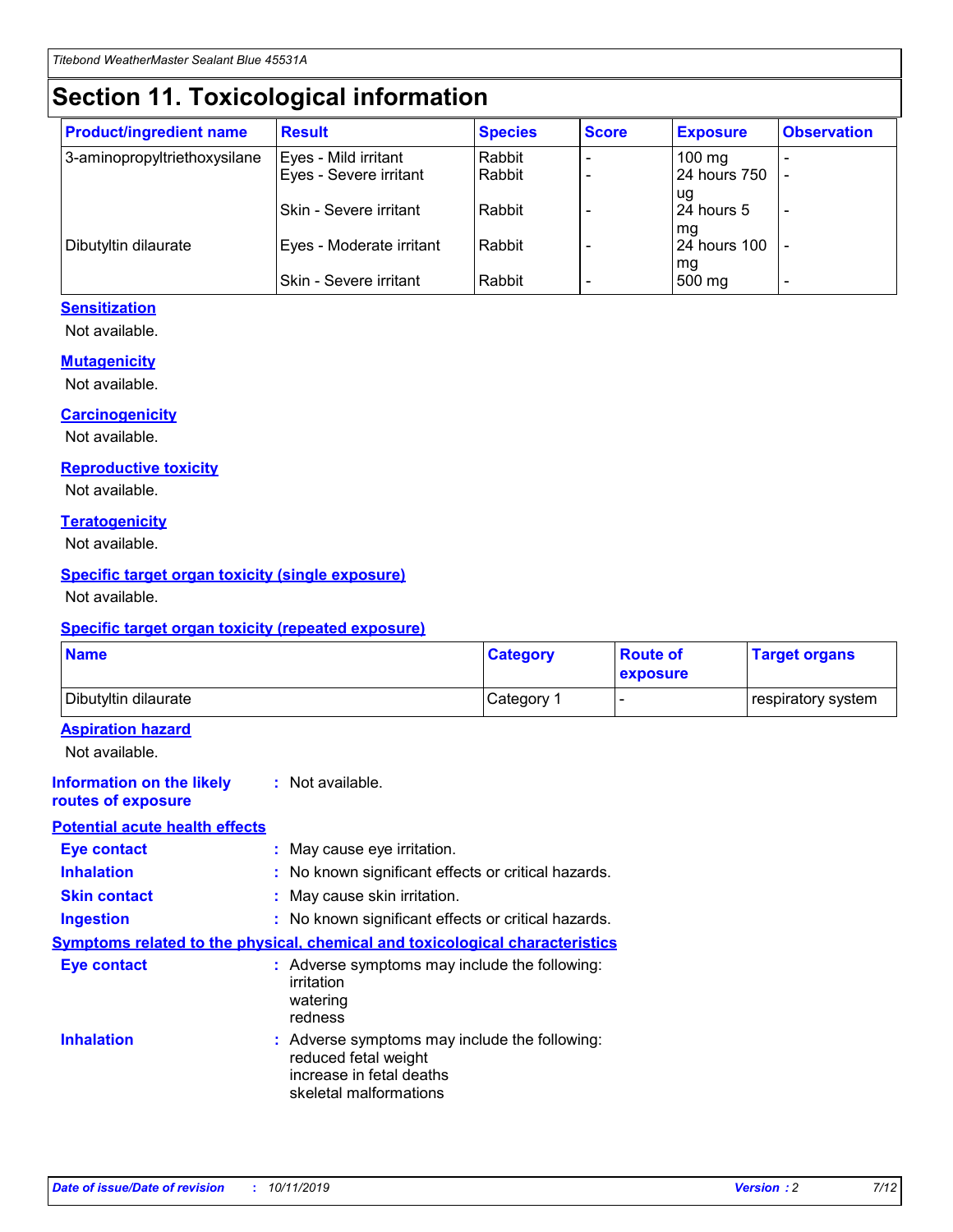## **Section 11. Toxicological information**

| <b>Skin contact</b>                     | : Adverse symptoms may include the following:<br>irritation<br>redness<br>reduced fetal weight<br>increase in fetal deaths<br>skeletal malformations |
|-----------------------------------------|------------------------------------------------------------------------------------------------------------------------------------------------------|
| <b>Ingestion</b>                        | : Adverse symptoms may include the following:<br>reduced fetal weight<br>increase in fetal deaths<br>skeletal malformations                          |
|                                         | Delayed and immediate effects and also chronic effects from short and long term exposure                                                             |
| <b>Short term exposure</b>              |                                                                                                                                                      |
| <b>Potential immediate</b><br>effects   | : Not available.                                                                                                                                     |
| <b>Potential delayed effects</b>        | : Not available.                                                                                                                                     |
| <b>Long term exposure</b>               |                                                                                                                                                      |
| <b>Potential immediate</b><br>effects   | : Not available.                                                                                                                                     |
| <b>Potential delayed effects</b>        | : Not available.                                                                                                                                     |
| <b>Potential chronic health effects</b> |                                                                                                                                                      |
| Not available.                          |                                                                                                                                                      |
| <b>General</b>                          | : Once sensitized, a severe allergic reaction may occur when subsequently exposed to<br>very low levels.                                             |
| <b>Carcinogenicity</b>                  | : No known significant effects or critical hazards.                                                                                                  |
| <b>Mutagenicity</b>                     | No known significant effects or critical hazards.                                                                                                    |
| <b>Teratogenicity</b>                   | May damage the unborn child.                                                                                                                         |
| <b>Developmental effects</b>            | No known significant effects or critical hazards.                                                                                                    |
| <b>Fertility effects</b>                | : May damage fertility.                                                                                                                              |
| <b>Numerical measures of toxicity</b>   |                                                                                                                                                      |
| <b>Acute toxicity estimates</b>         |                                                                                                                                                      |
|                                         |                                                                                                                                                      |

Not available.

## **Section 12. Ecological information**

#### **Toxicity**

| <b>Product/ingredient name</b> | <b>Result</b>                     | <b>Species</b>                       | <b>Exposure</b> |
|--------------------------------|-----------------------------------|--------------------------------------|-----------------|
| Dibutyltin dilaurate           | Chronic EC10 > 2 mg/l Fresh water | Algae - Scenedesmus<br>I subspicatus | l 96 hours      |

#### **Persistence and degradability**

| <b>Product/ingredient name</b> | <b>Test</b>                                                                    | <b>Result</b>  |  | <b>Dose</b>       | <b>Inoculum</b>         |
|--------------------------------|--------------------------------------------------------------------------------|----------------|--|-------------------|-------------------------|
| Dibutyltin dilaurate           | OECD 301F<br>Ready<br>Biodegradability -<br>Manometric<br>Respirometry<br>Test | 23 % - 28 days |  |                   |                         |
| <b>Product/ingredient name</b> | <b>Aquatic half-life</b>                                                       |                |  | <b>Photolysis</b> | <b>Biodegradability</b> |
| Dibutyltin dilaurate           |                                                                                |                |  |                   | Inherent                |

#### **Bioaccumulative potential**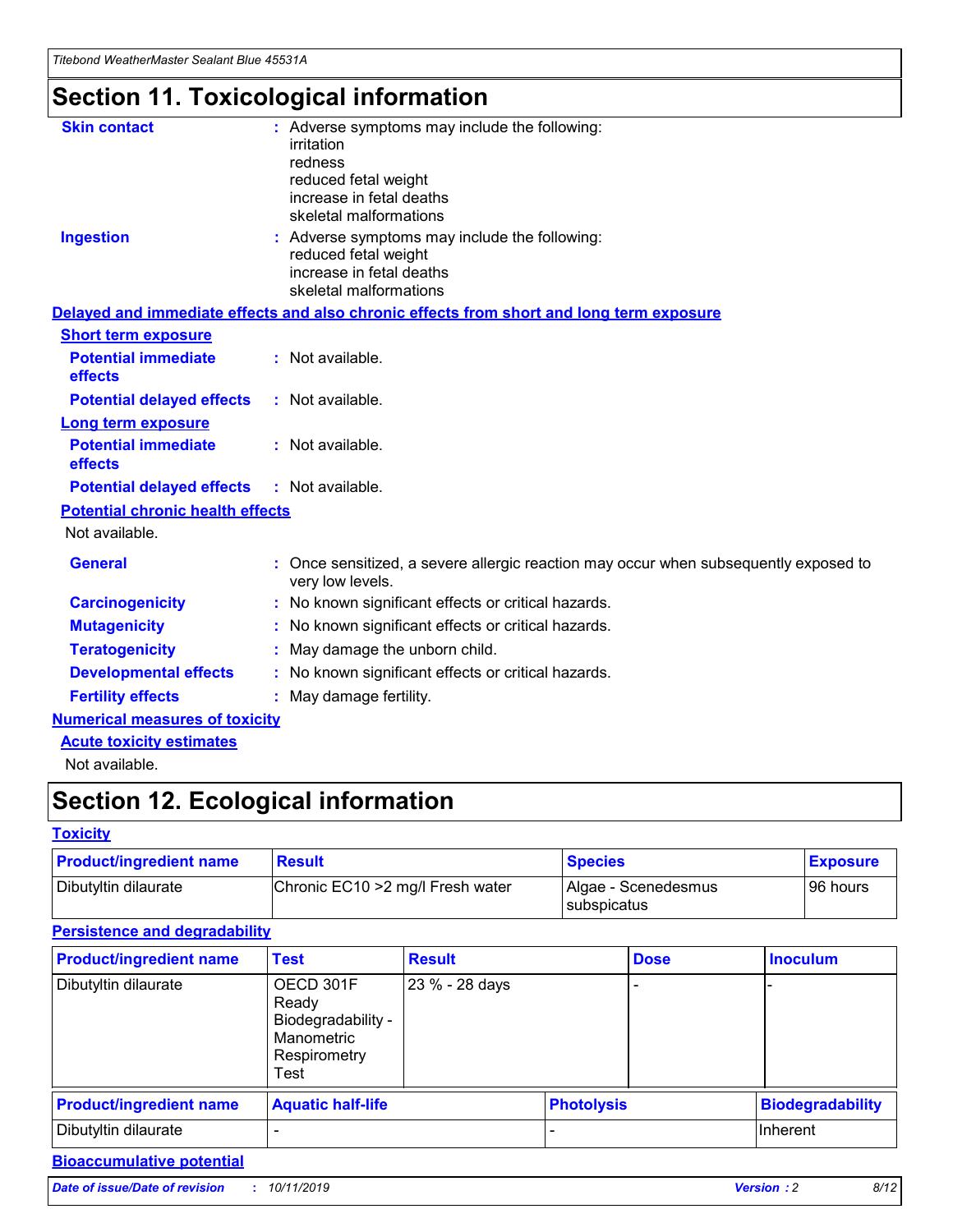## **Section 12. Ecological information**

| <b>Product/ingredient name</b> | $LoaPow$ | <b>BCF</b> | <b>Potential</b> |
|--------------------------------|----------|------------|------------------|
| 3-aminopropyltriethoxysilane   | 1.7      | 3.4        | low              |
| Dibutyltin dilaurate           | 4.44     | 2.91       | low              |

#### **Mobility in soil**

| <b>Soil/water partition</b><br>coefficient (K <sub>oc</sub> ) | : Not available.                                    |
|---------------------------------------------------------------|-----------------------------------------------------|
| <b>Other adverse effects</b>                                  | : No known significant effects or critical hazards. |

### **Section 13. Disposal considerations**

**Disposal methods :**

The generation of waste should be avoided or minimized wherever possible. Disposal of this product, solutions and any by-products should at all times comply with the requirements of environmental protection and waste disposal legislation and any regional local authority requirements. Dispose of surplus and non-recyclable products via a licensed waste disposal contractor. Waste should not be disposed of untreated to the sewer unless fully compliant with the requirements of all authorities with jurisdiction. Waste packaging should be recycled. Incineration or landfill should only be considered when recycling is not feasible. This material and its container must be disposed of in a safe way. Care should be taken when handling emptied containers that have not been cleaned or rinsed out. Empty containers or liners may retain some product residues. Avoid dispersal of spilled material and runoff and contact with soil, waterways, drains and sewers.

## **Section 14. Transport information**

|                                      | <b>DOT</b><br><b>Classification</b> | <b>TDG</b><br><b>Classification</b> | <b>Mexico</b><br><b>Classification</b> | <b>ADR/RID</b>               | <b>IMDG</b>    | <b>IATA</b>              |
|--------------------------------------|-------------------------------------|-------------------------------------|----------------------------------------|------------------------------|----------------|--------------------------|
| <b>UN number</b>                     | Not regulated.                      | Not regulated.                      | Not regulated.                         | Not regulated.               | Not regulated. | Not regulated.           |
| <b>UN proper</b><br>shipping name    |                                     |                                     |                                        |                              |                |                          |
| <b>Transport</b><br>hazard class(es) | $\blacksquare$                      | $\overline{\phantom{0}}$            | $\overline{\phantom{a}}$               | $\qquad \qquad \blacksquare$ | $\blacksquare$ | $\overline{\phantom{0}}$ |
| <b>Packing group</b>                 | $\overline{\phantom{a}}$            | -                                   |                                        | -                            |                | -                        |
| <b>Environmental</b><br>hazards      | No.                                 | No.                                 | No.                                    | No.                          | No.            | No.                      |

## **Section 15. Regulatory information**

#### **U.S. Federal regulations**

#### **SARA 302/304**

#### **Composition/information on ingredients**

No products were found.

**SARA 304 RQ :** Not applicable.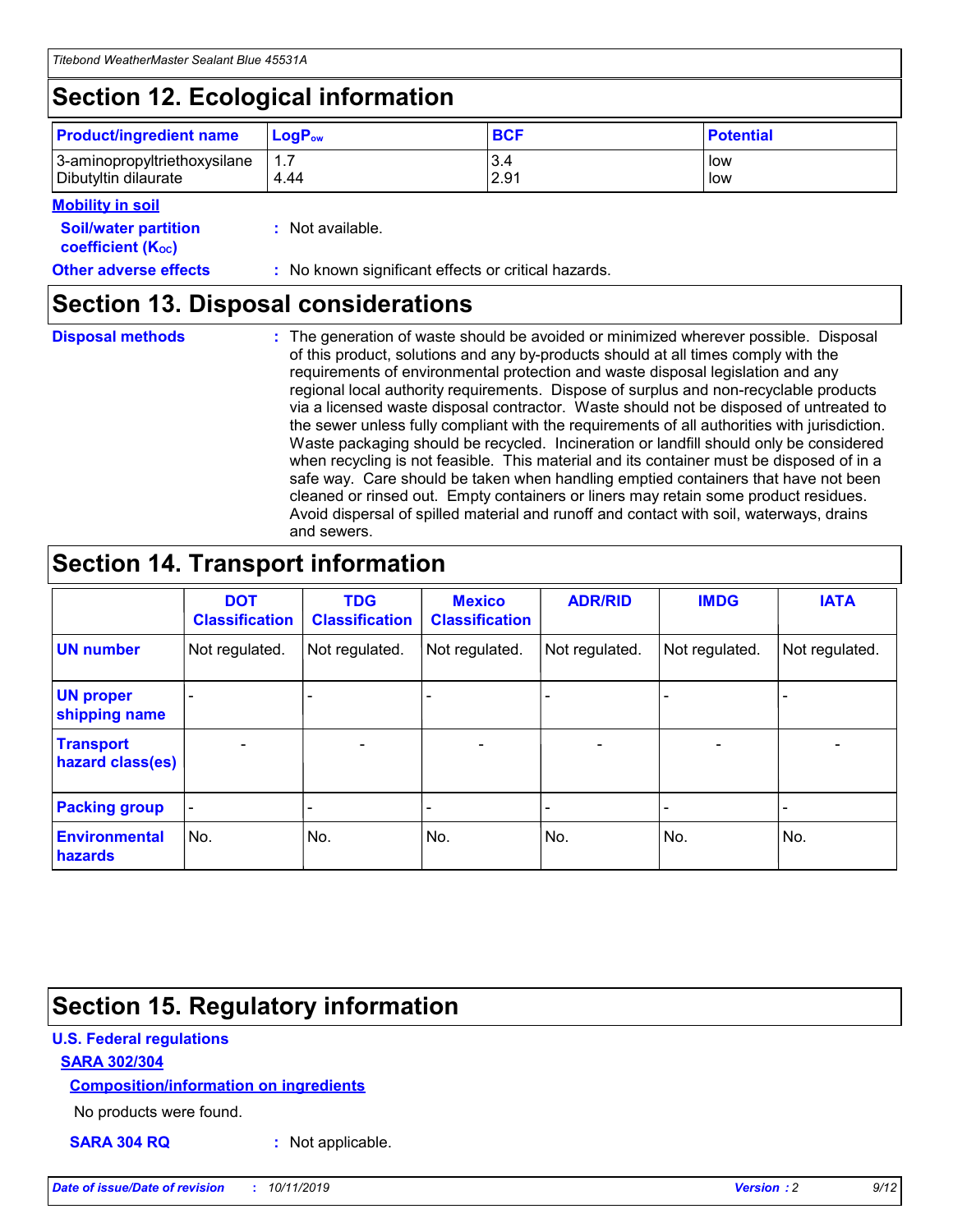## **Section 15. Regulatory information**

#### **SARA 311/312**

**Classification :** EYE IRRITATION - Category 2B SKIN SENSITIZATION - Category 1 TOXIC TO REPRODUCTION (Fertility) - Category 1B TOXIC TO REPRODUCTION (Unborn child) - Category 1B

#### **Composition/information on ingredients**

| <b>Name</b>                  | $\frac{9}{6}$ | <b>Classification</b>                                                                                            |
|------------------------------|---------------|------------------------------------------------------------------------------------------------------------------|
| 3-aminopropyltriethoxysilane | $\leq$ 3      | <b>FLAMMABLE LIQUIDS - Category 4</b><br><b>ACUTE TOXICITY (oral) - Category 4</b>                               |
|                              |               | SKIN IRRITATION - Category 2<br>EYE IRRITATION - Category 2A                                                     |
| Dibutyltin dilaurate         | ≤0.3          | ACUTE TOXICITY (oral) - Category 3<br>SKIN CORROSION - Category 1C                                               |
|                              |               | SERIOUS EYE DAMAGE - Category 1<br>SKIN SENSITIZATION - Category 1<br><b>GERM CELL MUTAGENICITY - Category 2</b> |
|                              |               | TOXIC TO REPRODUCTION (Fertility) - Category 1B<br>TOXIC TO REPRODUCTION (Unborn child) - Category 1B            |
|                              |               | SPECIFIC TARGET ORGAN TOXICITY (REPEATED<br>EXPOSURE) (respiratory system) - Category 1                          |

#### **State regulations**

| <b>Massachusetts</b> | : None of the components are listed. |
|----------------------|--------------------------------------|
| <b>New York</b>      | : None of the components are listed. |
| <b>New Jersey</b>    | : None of the components are listed. |
| <b>Pennsylvania</b>  | : None of the components are listed. |

#### **California Prop. 65**

**A** WARNING: This product can expose you to methanol, which is known to the State of California to cause birth defects or other reproductive harm. For more information go to www.P65Warnings.ca.gov.

| <b>Ingredient name</b> | No significant risk Maximum<br>level | acceptable dosage<br>level |
|------------------------|--------------------------------------|----------------------------|
| methanol               |                                      | Yes.                       |

#### **International regulations**

**Chemical Weapon Convention List Schedules I, II & III Chemicals** Not listed.

#### **Montreal Protocol**

Not listed.

#### **Stockholm Convention on Persistent Organic Pollutants**

Not listed.

#### **UNECE Aarhus Protocol on POPs and Heavy Metals**

Not listed.

#### **Inventory list**

### **China :** All components are listed or exempted.

**United States TSCA 8(b) inventory :** All components are active or exempted.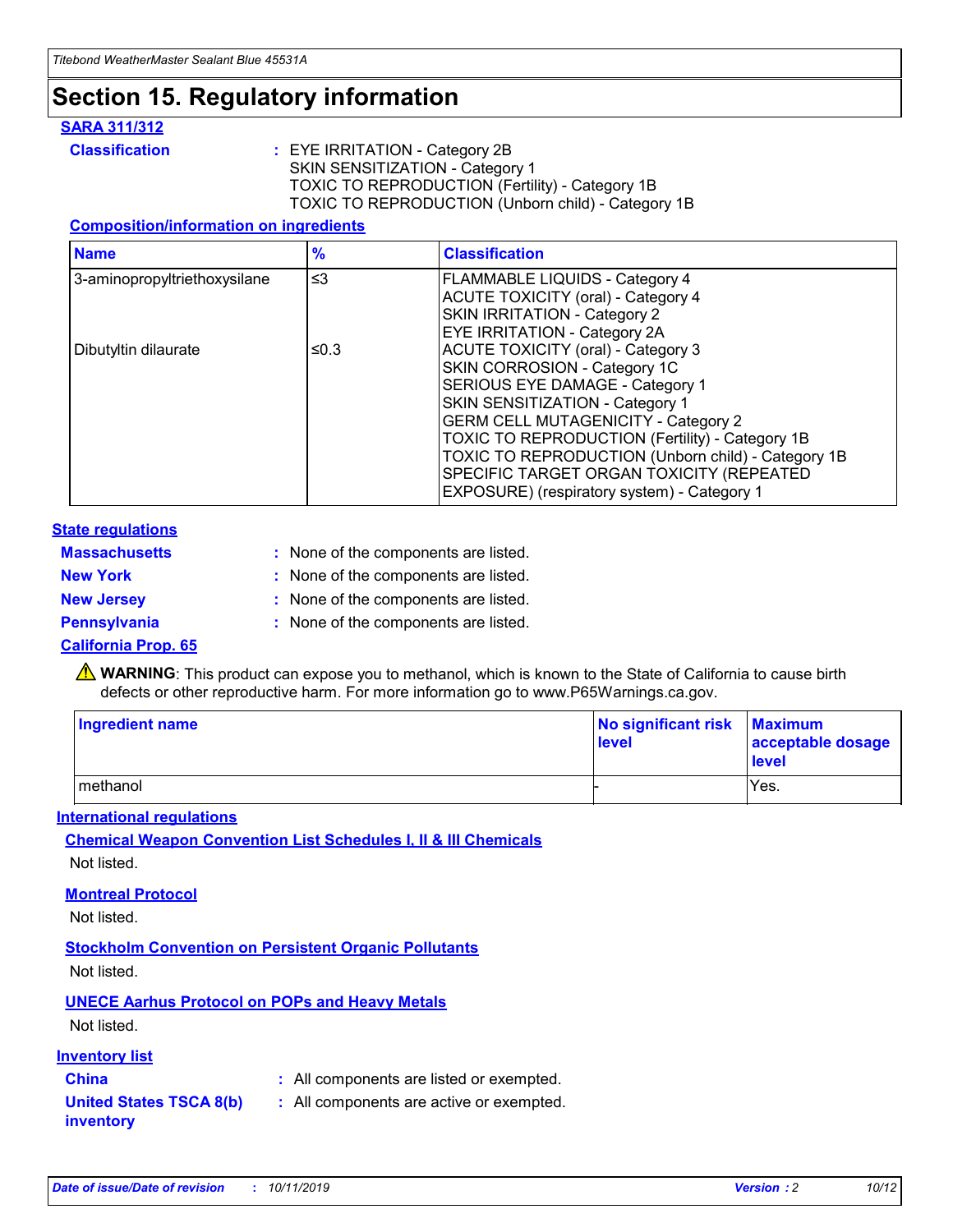## **Section 16. Other information**

**Hazardous Material Information System (U.S.A.)**



**Caution: HMIS® ratings are based on a 0-4 rating scale, with 0 representing minimal hazards or risks, and 4 representing significant hazards or risks. Although HMIS® ratings and the associated label are not required on SDSs or products leaving a facility under 29 CFR 1910.1200, the preparer may choose to provide them. HMIS® ratings are to be used with a fully implemented HMIS® program. HMIS® is a registered trademark and service mark of the American Coatings Association, Inc.**

**The customer is responsible for determining the PPE code for this material. For more information on HMIS® Personal Protective Equipment (PPE) codes, consult the HMIS® Implementation Manual.**

#### **National Fire Protection Association (U.S.A.)**



**Reprinted with permission from NFPA 704-2001, Identification of the Hazards of Materials for Emergency Response Copyright ©1997, National Fire Protection Association, Quincy, MA 02269. This reprinted material is not the complete and official position of the National Fire Protection Association, on the referenced subject which is represented only by the standard in its entirety.**

**Copyright ©2001, National Fire Protection Association, Quincy, MA 02269. This warning system is intended to be interpreted and applied only by properly trained individuals to identify fire, health and reactivity hazards of chemicals. The user is referred to certain limited number of chemicals with recommended classifications in NFPA 49 and NFPA 325, which would be used as a guideline only. Whether the chemicals are classified by NFPA or not, anyone using the 704 systems to classify chemicals does so at their own risk.**

**Procedure used to derive the classification**

| <b>Classification</b>                                                                                                                                                    |                                                                                                                                                  | <b>Justification</b>                                                                                                                                                                                                                                                                                                                                                                                                 |  |
|--------------------------------------------------------------------------------------------------------------------------------------------------------------------------|--------------------------------------------------------------------------------------------------------------------------------------------------|----------------------------------------------------------------------------------------------------------------------------------------------------------------------------------------------------------------------------------------------------------------------------------------------------------------------------------------------------------------------------------------------------------------------|--|
| EYE IRRITATION - Category 2B<br>SKIN SENSITIZATION - Category 1<br>TOXIC TO REPRODUCTION (Fertility) - Category 1B<br>TOXIC TO REPRODUCTION (Unborn child) - Category 1B |                                                                                                                                                  | Expert judgment<br>Expert judgment<br>Expert judgment<br>Expert judgment                                                                                                                                                                                                                                                                                                                                             |  |
| <b>History</b>                                                                                                                                                           |                                                                                                                                                  |                                                                                                                                                                                                                                                                                                                                                                                                                      |  |
| Date of printing                                                                                                                                                         | : 4/22/2022                                                                                                                                      |                                                                                                                                                                                                                                                                                                                                                                                                                      |  |
| Date of issue/Date of<br>revision                                                                                                                                        | : 10/11/2019                                                                                                                                     |                                                                                                                                                                                                                                                                                                                                                                                                                      |  |
| Date of previous issue                                                                                                                                                   | : 10/16/2020                                                                                                                                     |                                                                                                                                                                                                                                                                                                                                                                                                                      |  |
| <b>Version</b>                                                                                                                                                           | $\therefore$ 2                                                                                                                                   |                                                                                                                                                                                                                                                                                                                                                                                                                      |  |
| <b>Key to abbreviations</b>                                                                                                                                              | $\therefore$ ATE = Acute Toxicity Estimate<br><b>BCF</b> = Bioconcentration Factor<br>IBC = Intermediate Bulk Container<br>$UN = United Nations$ | GHS = Globally Harmonized System of Classification and Labelling of Chemicals<br>IATA = International Air Transport Association<br><b>IMDG = International Maritime Dangerous Goods</b><br>LogPow = logarithm of the octanol/water partition coefficient<br>MARPOL = International Convention for the Prevention of Pollution From Ships, 1973<br>as modified by the Protocol of 1978. ("Marpol" = marine pollution) |  |